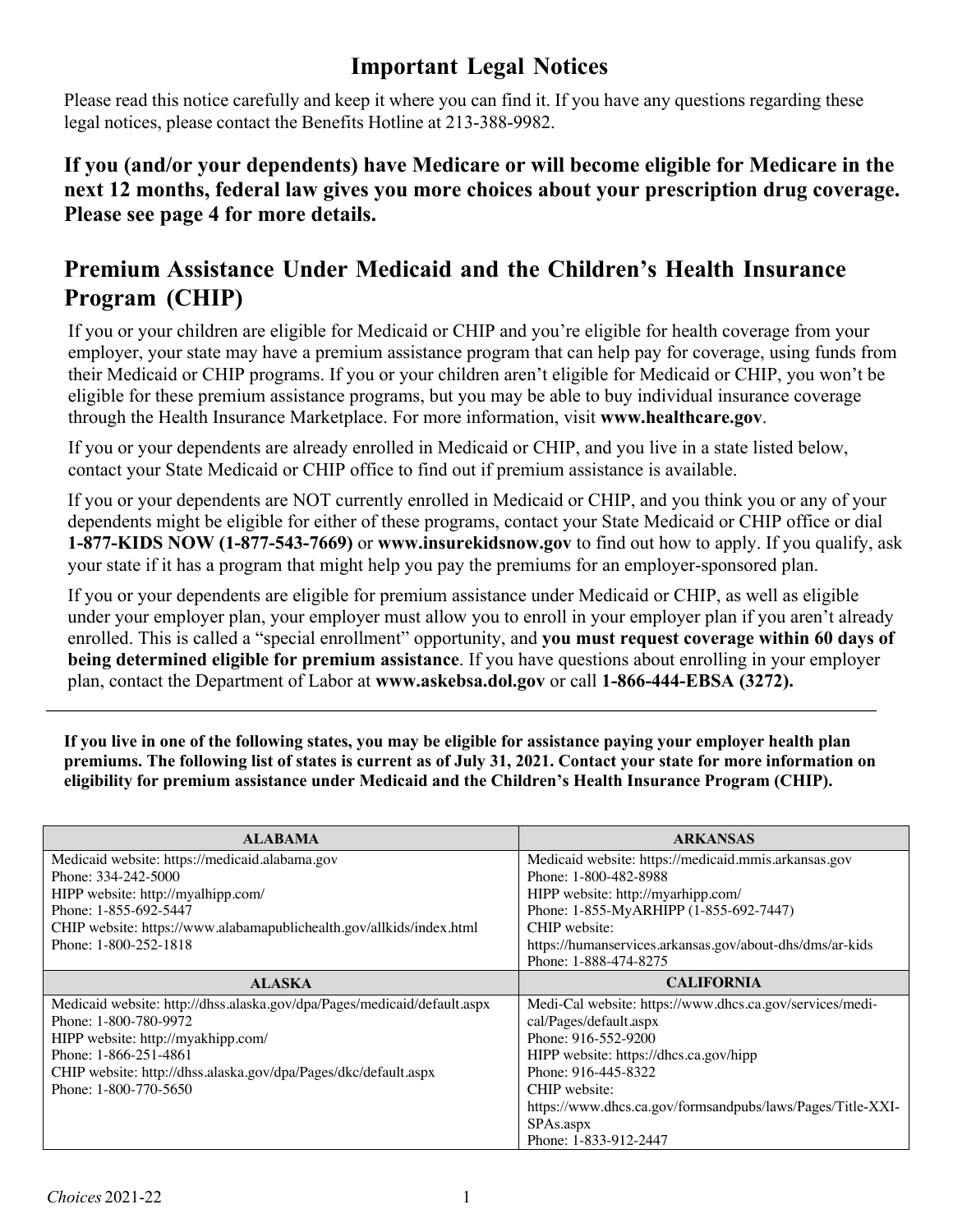| <b>COLORADO</b>                                                                              | <b>MASSACHUSETTS</b>                                                          |  |
|----------------------------------------------------------------------------------------------|-------------------------------------------------------------------------------|--|
| Medicaid website: https://www.healthfirstcolorado.com/                                       | Medicaid website: https://www.mass.gov/topics/masshealth                      |  |
| Phone: 1-800-221-3943/ State Relay 711                                                       | Phone: 1-800-841-2900                                                         |  |
| HIPP website: https://www.colorado.gov/pacific/hcpf/health-insurance-buy-                    | HIPP website: https://www.mass.gov/info-details/                              |  |
| program                                                                                      | masshealth-premium-assistance-pa                                              |  |
| Phone: 1-855-692-6442                                                                        | Phone: 1-800-862-4840                                                         |  |
| CHIP website: https://www.colorado.gov/pacific/hcpf/child-health-plan-plus                   |                                                                               |  |
| Phone: 1-800-359-1991/ State Relay 711                                                       |                                                                               |  |
| <b>FLORIDA</b>                                                                               | <b>MINNESOTA</b>                                                              |  |
| Medicaid website: https://www.flmedicaidmanagedcare.com/                                     | Medicaid website: https://mn.gov/dhs/health-care-coverage/                    |  |
| Phone: 1-877-711-3662                                                                        | HIPP website: https://mn.gov/dhs/people-we-serve/children-                    |  |
| HIPP website: https://www.flmedicaidtplrecovery.com/                                         | and-families/health-care/health-care-programs/programs-and-                   |  |
| flmedicaidtplrecovery.com/hipp/index.html<br>Phone: 1-877-357-3268                           | services/other-insurance.jsp                                                  |  |
|                                                                                              | Medicaid and HIPP phone: 1-800-657-3739                                       |  |
| <b>GEORGIA</b>                                                                               | <b>MISSOURI</b>                                                               |  |
| Medicaid website: https://medicaid.georgia.gov/                                              | Medicaid website: https://mydss.mo.gov/healthcare                             |  |
| Phone: 404-651-9982                                                                          | Phone: 573-751-3425                                                           |  |
| HIPP website: https://medicaid.georgia.gov/health-insurance-premium-<br>payment-program-hipp | HIPP website:<br>http://www.dss.mo.gov/mhd/participants/pages/hipp.htm        |  |
| Phone: 678-564-1162                                                                          | Phone: 573-751-2005                                                           |  |
| CHIP website: https://dch.georgia.gov/peachcare-kids                                         |                                                                               |  |
| Phone: 1-877-427-3224                                                                        |                                                                               |  |
| <b>INDIANA</b>                                                                               | <b>MONTANA</b>                                                                |  |
| Medicaid website: https://www.in.gov/medicaid/                                               | Medicaid website: http://dphhs.mt.gov/MontanaHealthcare                       |  |
| Phone: 1-800-457-4584                                                                        | Programs/memberservices                                                       |  |
| CHIP: https://www.in.gov/medicaid/members/174.htm                                            | CHIP website: http://dphhs.mt.gov/HMK                                         |  |
| Phone: 1-800-889-9949                                                                        | Medicaid and CHIP phone: 1-800-362-8312                                       |  |
| <b>IOWA</b>                                                                                  | <b>NEBRASKA</b>                                                               |  |
| Medicaid website: https://dhs.iowa.gov/ime/members                                           | Medicaid website: http://www.ACCESSNebraska.ne.gov                            |  |
| Phone: 1-800-338-8366                                                                        | Phone: 1-855-632-7633                                                         |  |
| CHIP (Hawki) website: http://dhs.iowa.gov/Hawki                                              | HIPP website: https://dhhs.ne.gov/Pages/Health-Insurance-                     |  |
| Phone: 1-800-257-8563                                                                        | Premium-Payment.aspx                                                          |  |
| HIPP website: https://dhs.iowa.gov/ime/members/medicaid-a-to-z/hipp<br>Phone: 1-888-346-9562 | Phone: 531-530-7174                                                           |  |
| <b>KANSAS</b>                                                                                | <b>NEVADA</b>                                                                 |  |
| Medicaid website: https://www.kancare.ks.gov                                                 | Medicaid website: http://dhcfp.nv.gov                                         |  |
| Phone: 1-800-792-4884                                                                        | HIPP website: http://dhcfp.nv.gov/pgms/CPT/HIPP/                              |  |
|                                                                                              | Medicaid and HIPP phone: 1-800-992-0900                                       |  |
| <b>KENTUCKY</b>                                                                              | <b>NEW HAMPSHIRE</b>                                                          |  |
| Medicaid website: https://chfs.ky.gov/agencies/dms/Pages/default.aspx                        | Medicaid website:                                                             |  |
| Phone: 1-800-633-4227                                                                        | https://www.dhhs.nh.gov/ombp/medicaid/index.htm                               |  |
| HIPP website: https://chfs.ky.gov/agencies/dms/member/Pages/kihipp.aspx                      | Phone: 1-800-852-3345, ext. 4344                                              |  |
| Phone: 1-855-459-6328                                                                        | HIPP website: https://www.dhhs.nh.gov/oii/hipp.htm                            |  |
| CHIP website: https://kidshealth.ky.gov/Pages/index.aspx                                     | Phone: 1-800-852-3345, ext. 5218                                              |  |
| Phone: 1-877-524-4718                                                                        |                                                                               |  |
| <b>LOUISIANA</b>                                                                             | <b>NEW JERSEY</b>                                                             |  |
| Medicaid website: www.medicaid.la.gov                                                        | Medicaid website:                                                             |  |
| Phone: 1-888-342-6207                                                                        | http://www.state.nj.us/humanservices/dmahs/clients/medicaid/                  |  |
| HIPP website: www.ldh.la.gov/lahipp                                                          | Phone: 1-800-356-1561                                                         |  |
| Phone: 1-855-618-5488                                                                        | CHIP website: http://www.njfamilycare.org/index.html<br>Phone: 1-800-701-0710 |  |
| <b>MAINE</b>                                                                                 | <b>NEW YORK</b>                                                               |  |
| Medicaid website:                                                                            | Medicaid website:                                                             |  |
| https://www.maine.gov/dhhs/programs-services/health-insurance                                | https://www.health.ny.gov/health_care/medicaid/                               |  |
| CHIP website: https://www.maine.gov/dhhs/oms/mainecare-options/children                      | CHIP website:                                                                 |  |
| Medicaid and CHIP phone: 1-855-797-4357 TTY: Maine relay 711                                 | https://www.health.ny.gov/health_care/child_health_plus/                      |  |
| HIPP website: https://www.maine.gov/dhhs/oms/mainecare-options/limited-                      | Medicaid and CHIP phone: 1-800-541-2831                                       |  |
| benefits                                                                                     |                                                                               |  |
| Phone: 1-800-977-6740 TTY: Maine relay 711                                                   |                                                                               |  |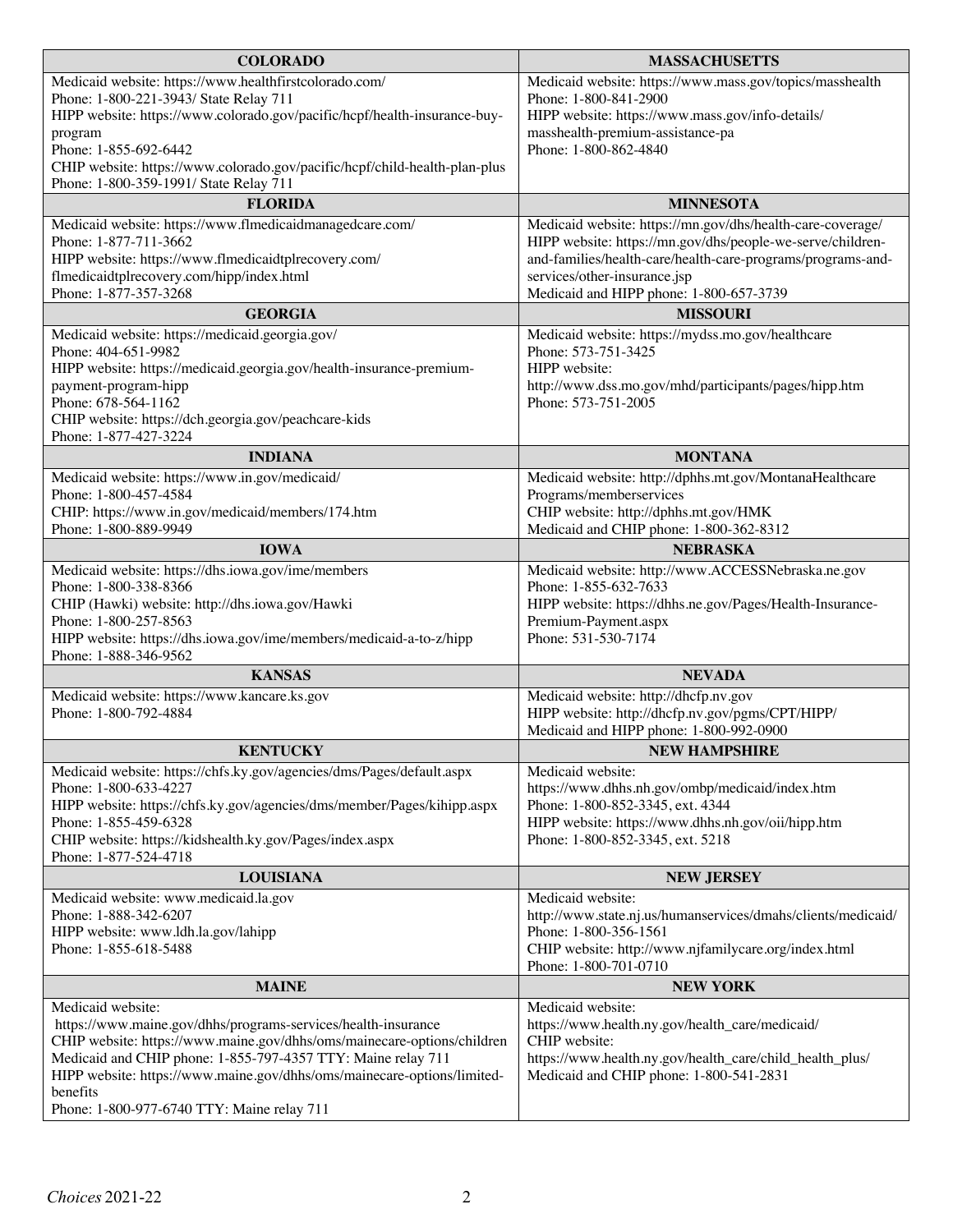| Medicaid website: https://medicaid.ncdhhs.gov/<br>Medicaid and CHIP website:<br>Phone: 919-855-4100<br>https://hhs.texas.gov/services/health/medicaid-chip<br>Phone: 1-800-252-8263<br>HIPP website: https://medicaid.ncdhhs.gov/beneficiaries/get-started/find-<br>programs-and-services/health-insurance-premium-payment-program<br>HIPP website: http://gethipptexas.com/<br>Phone: 1-855-696-2447<br>Phone: 1-800-440-0493<br><b>UTAH</b><br><b>NORTH DAKOTA</b><br>Medicaid website: https://medicaid.utah.gov/<br>Medicaid website: http://www.nd.gov/dhs/services/medicalserv/medicaid/<br>CHIP website: https://www.nd.gov/dhs/services/medicalserv/chip/<br>Phone: 1-800-662-9651<br>Medicaid and CHIP phone: 1-844-854-4825<br>CHIP website: https://health.utah.gov/chip<br>Phone: 1-877-543-7669<br><b>OKLAHOMA</b><br><b>VERMONT</b><br>Medicaid website: https://www.greenmountaincare.org/<br>Medicaid website: http://www.insureoklahoma.org<br>Phone: 1-888-365-3742<br>Phone: 1-800-250-8427<br><b>OREGON</b><br><b>VIRGINIA</b><br>Medicaid website: https://www.dmas.virginia.gov/<br>Medicaid website: https://healthcare.oregon.gov/Pages/index.aspx<br>Phone: 1-800-699-9075<br>Phone: 1-855-242-8282<br>HIPP website: https://www.oregon.gov/dhs/BUSINESS-<br>HIPP website: https://www.coverva.org/en/hipp/<br>SERVICES/OPAR/Pages/tpl-hipp.aspx<br>CHIP website: https://www.coverva.org/en/famis-select<br>Phone: 1-855-999-6273<br>HIPP and CHIP phone: 1-800-432-5924<br><b>PENNSYLVANIA</b><br><b>WASHINGTON</b><br>Medicaid website: https://www.hca.wa.gov/health-care-<br>Medicaid website: https://www.dhs.pa.gov/Services/Assistance/Pages/<br>services-supports/apple-health-medicaid-coverage<br>Medical-Assistance.aspx<br>Phone: 1-866-550-4355<br>HIPP website: https://www.hca.wa.gov/health-care-services-<br>supports/program-administration/premium-payment-program<br>HIPP website: https://www.dhs.pa.gov/providers/Providers/Pages/<br>Medicaid and HIPP phone: 1-800-562-3022<br>Medical/HIPP-Program.aspx<br>Phone: 1-800-692-7462<br>CHIP website: https://www.dhs.pa.gov/providers/Providers/Pages/<br>PROMISE-Chip-Enrollment.aspx<br>Phone: 1-800-986-5437<br><b>RHODE ISLAND</b><br><b>WEST VIRGINIA</b><br>Medicaid website: https://dhhr.wv.gov/bms/Pages/default.aspx<br>Medicaid website: http://www.eohhs.ri.gov/<br>HIPP website: https://mywvhipp.com<br>Phone: 1-855-697-4347<br>Phone: 1-855-MyWVHIPP (1-855-699-8447)<br>HIPP website:<br>CHIP website: https://chip.wv.gov/Pages/default.aspx<br>https://eohhs.ri.gov/Consumer/FamilieswithChildren/RIteShare.aspx<br>Phone: 1-877-WVA-CHIP (1-877-982-2447)<br>Phone: 401-462-0311<br><b>SOUTH CAROLINA</b><br><b>WISCONSIN</b><br>Medicaid website: https://www.scdhhs.gov<br>Medicaid website:<br>Phone: 1-888-549-0820<br>https://www.dhs.wisconsin.gov/medicaid/index.htm<br>HIPP website: https://www.scdhhs.gov/service/health-insurance-premium-<br>HIPP website:<br>https://www.dhs.wisconsin.gov/badgercareplus/p-10095.htm<br>payment-hipp-program<br>Phone: 1-888-289-0709<br>Phone: 1-800-362-3002<br><b>SOUTH DAKOTA</b><br><b>WYOMING</b><br>Medicaid website: https://dss.sd.gov/medicaid/<br>Medical website:<br>Phone: 605-773-4678<br>https://health.wyo.gov/healthcarefin/medicaid/<br>CHIP website:<br>Phone: 1-800-251-1269<br>https://dss.sd.gov/medicaid/generalinfo/medicalprograms.aspx#chip<br>CHIP website: https://health.wyo.gov/healthcarefin/chip/<br>Phone: 1-800-305-3064<br>Phone: 1-855-294-2127 | <b>NORTH CAROLINA</b> | <b>TEXAS</b> |  |
|-------------------------------------------------------------------------------------------------------------------------------------------------------------------------------------------------------------------------------------------------------------------------------------------------------------------------------------------------------------------------------------------------------------------------------------------------------------------------------------------------------------------------------------------------------------------------------------------------------------------------------------------------------------------------------------------------------------------------------------------------------------------------------------------------------------------------------------------------------------------------------------------------------------------------------------------------------------------------------------------------------------------------------------------------------------------------------------------------------------------------------------------------------------------------------------------------------------------------------------------------------------------------------------------------------------------------------------------------------------------------------------------------------------------------------------------------------------------------------------------------------------------------------------------------------------------------------------------------------------------------------------------------------------------------------------------------------------------------------------------------------------------------------------------------------------------------------------------------------------------------------------------------------------------------------------------------------------------------------------------------------------------------------------------------------------------------------------------------------------------------------------------------------------------------------------------------------------------------------------------------------------------------------------------------------------------------------------------------------------------------------------------------------------------------------------------------------------------------------------------------------------------------------------------------------------------------------------------------------------------------------------------------------------------------------------------------------------------------------------------------------------------------------------------------------------------------------------------------------------------------------------------------------------------------------------------------------------------------------------------------------------------------------------------------------------------------------------------------------------------------------------------------------------------------------------------------------------------------------------------------------------------------------------------------------------------------------------------------------------------------------------------------------------------------------------------------------------------------------------------------------------------------------------------------------|-----------------------|--------------|--|
|                                                                                                                                                                                                                                                                                                                                                                                                                                                                                                                                                                                                                                                                                                                                                                                                                                                                                                                                                                                                                                                                                                                                                                                                                                                                                                                                                                                                                                                                                                                                                                                                                                                                                                                                                                                                                                                                                                                                                                                                                                                                                                                                                                                                                                                                                                                                                                                                                                                                                                                                                                                                                                                                                                                                                                                                                                                                                                                                                                                                                                                                                                                                                                                                                                                                                                                                                                                                                                                                                                                                                       |                       |              |  |
|                                                                                                                                                                                                                                                                                                                                                                                                                                                                                                                                                                                                                                                                                                                                                                                                                                                                                                                                                                                                                                                                                                                                                                                                                                                                                                                                                                                                                                                                                                                                                                                                                                                                                                                                                                                                                                                                                                                                                                                                                                                                                                                                                                                                                                                                                                                                                                                                                                                                                                                                                                                                                                                                                                                                                                                                                                                                                                                                                                                                                                                                                                                                                                                                                                                                                                                                                                                                                                                                                                                                                       |                       |              |  |
|                                                                                                                                                                                                                                                                                                                                                                                                                                                                                                                                                                                                                                                                                                                                                                                                                                                                                                                                                                                                                                                                                                                                                                                                                                                                                                                                                                                                                                                                                                                                                                                                                                                                                                                                                                                                                                                                                                                                                                                                                                                                                                                                                                                                                                                                                                                                                                                                                                                                                                                                                                                                                                                                                                                                                                                                                                                                                                                                                                                                                                                                                                                                                                                                                                                                                                                                                                                                                                                                                                                                                       |                       |              |  |
|                                                                                                                                                                                                                                                                                                                                                                                                                                                                                                                                                                                                                                                                                                                                                                                                                                                                                                                                                                                                                                                                                                                                                                                                                                                                                                                                                                                                                                                                                                                                                                                                                                                                                                                                                                                                                                                                                                                                                                                                                                                                                                                                                                                                                                                                                                                                                                                                                                                                                                                                                                                                                                                                                                                                                                                                                                                                                                                                                                                                                                                                                                                                                                                                                                                                                                                                                                                                                                                                                                                                                       |                       |              |  |
|                                                                                                                                                                                                                                                                                                                                                                                                                                                                                                                                                                                                                                                                                                                                                                                                                                                                                                                                                                                                                                                                                                                                                                                                                                                                                                                                                                                                                                                                                                                                                                                                                                                                                                                                                                                                                                                                                                                                                                                                                                                                                                                                                                                                                                                                                                                                                                                                                                                                                                                                                                                                                                                                                                                                                                                                                                                                                                                                                                                                                                                                                                                                                                                                                                                                                                                                                                                                                                                                                                                                                       |                       |              |  |
|                                                                                                                                                                                                                                                                                                                                                                                                                                                                                                                                                                                                                                                                                                                                                                                                                                                                                                                                                                                                                                                                                                                                                                                                                                                                                                                                                                                                                                                                                                                                                                                                                                                                                                                                                                                                                                                                                                                                                                                                                                                                                                                                                                                                                                                                                                                                                                                                                                                                                                                                                                                                                                                                                                                                                                                                                                                                                                                                                                                                                                                                                                                                                                                                                                                                                                                                                                                                                                                                                                                                                       |                       |              |  |
|                                                                                                                                                                                                                                                                                                                                                                                                                                                                                                                                                                                                                                                                                                                                                                                                                                                                                                                                                                                                                                                                                                                                                                                                                                                                                                                                                                                                                                                                                                                                                                                                                                                                                                                                                                                                                                                                                                                                                                                                                                                                                                                                                                                                                                                                                                                                                                                                                                                                                                                                                                                                                                                                                                                                                                                                                                                                                                                                                                                                                                                                                                                                                                                                                                                                                                                                                                                                                                                                                                                                                       |                       |              |  |
|                                                                                                                                                                                                                                                                                                                                                                                                                                                                                                                                                                                                                                                                                                                                                                                                                                                                                                                                                                                                                                                                                                                                                                                                                                                                                                                                                                                                                                                                                                                                                                                                                                                                                                                                                                                                                                                                                                                                                                                                                                                                                                                                                                                                                                                                                                                                                                                                                                                                                                                                                                                                                                                                                                                                                                                                                                                                                                                                                                                                                                                                                                                                                                                                                                                                                                                                                                                                                                                                                                                                                       |                       |              |  |
|                                                                                                                                                                                                                                                                                                                                                                                                                                                                                                                                                                                                                                                                                                                                                                                                                                                                                                                                                                                                                                                                                                                                                                                                                                                                                                                                                                                                                                                                                                                                                                                                                                                                                                                                                                                                                                                                                                                                                                                                                                                                                                                                                                                                                                                                                                                                                                                                                                                                                                                                                                                                                                                                                                                                                                                                                                                                                                                                                                                                                                                                                                                                                                                                                                                                                                                                                                                                                                                                                                                                                       |                       |              |  |
|                                                                                                                                                                                                                                                                                                                                                                                                                                                                                                                                                                                                                                                                                                                                                                                                                                                                                                                                                                                                                                                                                                                                                                                                                                                                                                                                                                                                                                                                                                                                                                                                                                                                                                                                                                                                                                                                                                                                                                                                                                                                                                                                                                                                                                                                                                                                                                                                                                                                                                                                                                                                                                                                                                                                                                                                                                                                                                                                                                                                                                                                                                                                                                                                                                                                                                                                                                                                                                                                                                                                                       |                       |              |  |
|                                                                                                                                                                                                                                                                                                                                                                                                                                                                                                                                                                                                                                                                                                                                                                                                                                                                                                                                                                                                                                                                                                                                                                                                                                                                                                                                                                                                                                                                                                                                                                                                                                                                                                                                                                                                                                                                                                                                                                                                                                                                                                                                                                                                                                                                                                                                                                                                                                                                                                                                                                                                                                                                                                                                                                                                                                                                                                                                                                                                                                                                                                                                                                                                                                                                                                                                                                                                                                                                                                                                                       |                       |              |  |
|                                                                                                                                                                                                                                                                                                                                                                                                                                                                                                                                                                                                                                                                                                                                                                                                                                                                                                                                                                                                                                                                                                                                                                                                                                                                                                                                                                                                                                                                                                                                                                                                                                                                                                                                                                                                                                                                                                                                                                                                                                                                                                                                                                                                                                                                                                                                                                                                                                                                                                                                                                                                                                                                                                                                                                                                                                                                                                                                                                                                                                                                                                                                                                                                                                                                                                                                                                                                                                                                                                                                                       |                       |              |  |
|                                                                                                                                                                                                                                                                                                                                                                                                                                                                                                                                                                                                                                                                                                                                                                                                                                                                                                                                                                                                                                                                                                                                                                                                                                                                                                                                                                                                                                                                                                                                                                                                                                                                                                                                                                                                                                                                                                                                                                                                                                                                                                                                                                                                                                                                                                                                                                                                                                                                                                                                                                                                                                                                                                                                                                                                                                                                                                                                                                                                                                                                                                                                                                                                                                                                                                                                                                                                                                                                                                                                                       |                       |              |  |
|                                                                                                                                                                                                                                                                                                                                                                                                                                                                                                                                                                                                                                                                                                                                                                                                                                                                                                                                                                                                                                                                                                                                                                                                                                                                                                                                                                                                                                                                                                                                                                                                                                                                                                                                                                                                                                                                                                                                                                                                                                                                                                                                                                                                                                                                                                                                                                                                                                                                                                                                                                                                                                                                                                                                                                                                                                                                                                                                                                                                                                                                                                                                                                                                                                                                                                                                                                                                                                                                                                                                                       |                       |              |  |
|                                                                                                                                                                                                                                                                                                                                                                                                                                                                                                                                                                                                                                                                                                                                                                                                                                                                                                                                                                                                                                                                                                                                                                                                                                                                                                                                                                                                                                                                                                                                                                                                                                                                                                                                                                                                                                                                                                                                                                                                                                                                                                                                                                                                                                                                                                                                                                                                                                                                                                                                                                                                                                                                                                                                                                                                                                                                                                                                                                                                                                                                                                                                                                                                                                                                                                                                                                                                                                                                                                                                                       |                       |              |  |
|                                                                                                                                                                                                                                                                                                                                                                                                                                                                                                                                                                                                                                                                                                                                                                                                                                                                                                                                                                                                                                                                                                                                                                                                                                                                                                                                                                                                                                                                                                                                                                                                                                                                                                                                                                                                                                                                                                                                                                                                                                                                                                                                                                                                                                                                                                                                                                                                                                                                                                                                                                                                                                                                                                                                                                                                                                                                                                                                                                                                                                                                                                                                                                                                                                                                                                                                                                                                                                                                                                                                                       |                       |              |  |
|                                                                                                                                                                                                                                                                                                                                                                                                                                                                                                                                                                                                                                                                                                                                                                                                                                                                                                                                                                                                                                                                                                                                                                                                                                                                                                                                                                                                                                                                                                                                                                                                                                                                                                                                                                                                                                                                                                                                                                                                                                                                                                                                                                                                                                                                                                                                                                                                                                                                                                                                                                                                                                                                                                                                                                                                                                                                                                                                                                                                                                                                                                                                                                                                                                                                                                                                                                                                                                                                                                                                                       |                       |              |  |
|                                                                                                                                                                                                                                                                                                                                                                                                                                                                                                                                                                                                                                                                                                                                                                                                                                                                                                                                                                                                                                                                                                                                                                                                                                                                                                                                                                                                                                                                                                                                                                                                                                                                                                                                                                                                                                                                                                                                                                                                                                                                                                                                                                                                                                                                                                                                                                                                                                                                                                                                                                                                                                                                                                                                                                                                                                                                                                                                                                                                                                                                                                                                                                                                                                                                                                                                                                                                                                                                                                                                                       |                       |              |  |
|                                                                                                                                                                                                                                                                                                                                                                                                                                                                                                                                                                                                                                                                                                                                                                                                                                                                                                                                                                                                                                                                                                                                                                                                                                                                                                                                                                                                                                                                                                                                                                                                                                                                                                                                                                                                                                                                                                                                                                                                                                                                                                                                                                                                                                                                                                                                                                                                                                                                                                                                                                                                                                                                                                                                                                                                                                                                                                                                                                                                                                                                                                                                                                                                                                                                                                                                                                                                                                                                                                                                                       |                       |              |  |
|                                                                                                                                                                                                                                                                                                                                                                                                                                                                                                                                                                                                                                                                                                                                                                                                                                                                                                                                                                                                                                                                                                                                                                                                                                                                                                                                                                                                                                                                                                                                                                                                                                                                                                                                                                                                                                                                                                                                                                                                                                                                                                                                                                                                                                                                                                                                                                                                                                                                                                                                                                                                                                                                                                                                                                                                                                                                                                                                                                                                                                                                                                                                                                                                                                                                                                                                                                                                                                                                                                                                                       |                       |              |  |
|                                                                                                                                                                                                                                                                                                                                                                                                                                                                                                                                                                                                                                                                                                                                                                                                                                                                                                                                                                                                                                                                                                                                                                                                                                                                                                                                                                                                                                                                                                                                                                                                                                                                                                                                                                                                                                                                                                                                                                                                                                                                                                                                                                                                                                                                                                                                                                                                                                                                                                                                                                                                                                                                                                                                                                                                                                                                                                                                                                                                                                                                                                                                                                                                                                                                                                                                                                                                                                                                                                                                                       |                       |              |  |
|                                                                                                                                                                                                                                                                                                                                                                                                                                                                                                                                                                                                                                                                                                                                                                                                                                                                                                                                                                                                                                                                                                                                                                                                                                                                                                                                                                                                                                                                                                                                                                                                                                                                                                                                                                                                                                                                                                                                                                                                                                                                                                                                                                                                                                                                                                                                                                                                                                                                                                                                                                                                                                                                                                                                                                                                                                                                                                                                                                                                                                                                                                                                                                                                                                                                                                                                                                                                                                                                                                                                                       |                       |              |  |
|                                                                                                                                                                                                                                                                                                                                                                                                                                                                                                                                                                                                                                                                                                                                                                                                                                                                                                                                                                                                                                                                                                                                                                                                                                                                                                                                                                                                                                                                                                                                                                                                                                                                                                                                                                                                                                                                                                                                                                                                                                                                                                                                                                                                                                                                                                                                                                                                                                                                                                                                                                                                                                                                                                                                                                                                                                                                                                                                                                                                                                                                                                                                                                                                                                                                                                                                                                                                                                                                                                                                                       |                       |              |  |
|                                                                                                                                                                                                                                                                                                                                                                                                                                                                                                                                                                                                                                                                                                                                                                                                                                                                                                                                                                                                                                                                                                                                                                                                                                                                                                                                                                                                                                                                                                                                                                                                                                                                                                                                                                                                                                                                                                                                                                                                                                                                                                                                                                                                                                                                                                                                                                                                                                                                                                                                                                                                                                                                                                                                                                                                                                                                                                                                                                                                                                                                                                                                                                                                                                                                                                                                                                                                                                                                                                                                                       |                       |              |  |
|                                                                                                                                                                                                                                                                                                                                                                                                                                                                                                                                                                                                                                                                                                                                                                                                                                                                                                                                                                                                                                                                                                                                                                                                                                                                                                                                                                                                                                                                                                                                                                                                                                                                                                                                                                                                                                                                                                                                                                                                                                                                                                                                                                                                                                                                                                                                                                                                                                                                                                                                                                                                                                                                                                                                                                                                                                                                                                                                                                                                                                                                                                                                                                                                                                                                                                                                                                                                                                                                                                                                                       |                       |              |  |
|                                                                                                                                                                                                                                                                                                                                                                                                                                                                                                                                                                                                                                                                                                                                                                                                                                                                                                                                                                                                                                                                                                                                                                                                                                                                                                                                                                                                                                                                                                                                                                                                                                                                                                                                                                                                                                                                                                                                                                                                                                                                                                                                                                                                                                                                                                                                                                                                                                                                                                                                                                                                                                                                                                                                                                                                                                                                                                                                                                                                                                                                                                                                                                                                                                                                                                                                                                                                                                                                                                                                                       |                       |              |  |
|                                                                                                                                                                                                                                                                                                                                                                                                                                                                                                                                                                                                                                                                                                                                                                                                                                                                                                                                                                                                                                                                                                                                                                                                                                                                                                                                                                                                                                                                                                                                                                                                                                                                                                                                                                                                                                                                                                                                                                                                                                                                                                                                                                                                                                                                                                                                                                                                                                                                                                                                                                                                                                                                                                                                                                                                                                                                                                                                                                                                                                                                                                                                                                                                                                                                                                                                                                                                                                                                                                                                                       |                       |              |  |
|                                                                                                                                                                                                                                                                                                                                                                                                                                                                                                                                                                                                                                                                                                                                                                                                                                                                                                                                                                                                                                                                                                                                                                                                                                                                                                                                                                                                                                                                                                                                                                                                                                                                                                                                                                                                                                                                                                                                                                                                                                                                                                                                                                                                                                                                                                                                                                                                                                                                                                                                                                                                                                                                                                                                                                                                                                                                                                                                                                                                                                                                                                                                                                                                                                                                                                                                                                                                                                                                                                                                                       |                       |              |  |
|                                                                                                                                                                                                                                                                                                                                                                                                                                                                                                                                                                                                                                                                                                                                                                                                                                                                                                                                                                                                                                                                                                                                                                                                                                                                                                                                                                                                                                                                                                                                                                                                                                                                                                                                                                                                                                                                                                                                                                                                                                                                                                                                                                                                                                                                                                                                                                                                                                                                                                                                                                                                                                                                                                                                                                                                                                                                                                                                                                                                                                                                                                                                                                                                                                                                                                                                                                                                                                                                                                                                                       |                       |              |  |
|                                                                                                                                                                                                                                                                                                                                                                                                                                                                                                                                                                                                                                                                                                                                                                                                                                                                                                                                                                                                                                                                                                                                                                                                                                                                                                                                                                                                                                                                                                                                                                                                                                                                                                                                                                                                                                                                                                                                                                                                                                                                                                                                                                                                                                                                                                                                                                                                                                                                                                                                                                                                                                                                                                                                                                                                                                                                                                                                                                                                                                                                                                                                                                                                                                                                                                                                                                                                                                                                                                                                                       |                       |              |  |
|                                                                                                                                                                                                                                                                                                                                                                                                                                                                                                                                                                                                                                                                                                                                                                                                                                                                                                                                                                                                                                                                                                                                                                                                                                                                                                                                                                                                                                                                                                                                                                                                                                                                                                                                                                                                                                                                                                                                                                                                                                                                                                                                                                                                                                                                                                                                                                                                                                                                                                                                                                                                                                                                                                                                                                                                                                                                                                                                                                                                                                                                                                                                                                                                                                                                                                                                                                                                                                                                                                                                                       |                       |              |  |
|                                                                                                                                                                                                                                                                                                                                                                                                                                                                                                                                                                                                                                                                                                                                                                                                                                                                                                                                                                                                                                                                                                                                                                                                                                                                                                                                                                                                                                                                                                                                                                                                                                                                                                                                                                                                                                                                                                                                                                                                                                                                                                                                                                                                                                                                                                                                                                                                                                                                                                                                                                                                                                                                                                                                                                                                                                                                                                                                                                                                                                                                                                                                                                                                                                                                                                                                                                                                                                                                                                                                                       |                       |              |  |
|                                                                                                                                                                                                                                                                                                                                                                                                                                                                                                                                                                                                                                                                                                                                                                                                                                                                                                                                                                                                                                                                                                                                                                                                                                                                                                                                                                                                                                                                                                                                                                                                                                                                                                                                                                                                                                                                                                                                                                                                                                                                                                                                                                                                                                                                                                                                                                                                                                                                                                                                                                                                                                                                                                                                                                                                                                                                                                                                                                                                                                                                                                                                                                                                                                                                                                                                                                                                                                                                                                                                                       |                       |              |  |
|                                                                                                                                                                                                                                                                                                                                                                                                                                                                                                                                                                                                                                                                                                                                                                                                                                                                                                                                                                                                                                                                                                                                                                                                                                                                                                                                                                                                                                                                                                                                                                                                                                                                                                                                                                                                                                                                                                                                                                                                                                                                                                                                                                                                                                                                                                                                                                                                                                                                                                                                                                                                                                                                                                                                                                                                                                                                                                                                                                                                                                                                                                                                                                                                                                                                                                                                                                                                                                                                                                                                                       |                       |              |  |
|                                                                                                                                                                                                                                                                                                                                                                                                                                                                                                                                                                                                                                                                                                                                                                                                                                                                                                                                                                                                                                                                                                                                                                                                                                                                                                                                                                                                                                                                                                                                                                                                                                                                                                                                                                                                                                                                                                                                                                                                                                                                                                                                                                                                                                                                                                                                                                                                                                                                                                                                                                                                                                                                                                                                                                                                                                                                                                                                                                                                                                                                                                                                                                                                                                                                                                                                                                                                                                                                                                                                                       |                       |              |  |
|                                                                                                                                                                                                                                                                                                                                                                                                                                                                                                                                                                                                                                                                                                                                                                                                                                                                                                                                                                                                                                                                                                                                                                                                                                                                                                                                                                                                                                                                                                                                                                                                                                                                                                                                                                                                                                                                                                                                                                                                                                                                                                                                                                                                                                                                                                                                                                                                                                                                                                                                                                                                                                                                                                                                                                                                                                                                                                                                                                                                                                                                                                                                                                                                                                                                                                                                                                                                                                                                                                                                                       |                       |              |  |
|                                                                                                                                                                                                                                                                                                                                                                                                                                                                                                                                                                                                                                                                                                                                                                                                                                                                                                                                                                                                                                                                                                                                                                                                                                                                                                                                                                                                                                                                                                                                                                                                                                                                                                                                                                                                                                                                                                                                                                                                                                                                                                                                                                                                                                                                                                                                                                                                                                                                                                                                                                                                                                                                                                                                                                                                                                                                                                                                                                                                                                                                                                                                                                                                                                                                                                                                                                                                                                                                                                                                                       |                       |              |  |
|                                                                                                                                                                                                                                                                                                                                                                                                                                                                                                                                                                                                                                                                                                                                                                                                                                                                                                                                                                                                                                                                                                                                                                                                                                                                                                                                                                                                                                                                                                                                                                                                                                                                                                                                                                                                                                                                                                                                                                                                                                                                                                                                                                                                                                                                                                                                                                                                                                                                                                                                                                                                                                                                                                                                                                                                                                                                                                                                                                                                                                                                                                                                                                                                                                                                                                                                                                                                                                                                                                                                                       |                       |              |  |
|                                                                                                                                                                                                                                                                                                                                                                                                                                                                                                                                                                                                                                                                                                                                                                                                                                                                                                                                                                                                                                                                                                                                                                                                                                                                                                                                                                                                                                                                                                                                                                                                                                                                                                                                                                                                                                                                                                                                                                                                                                                                                                                                                                                                                                                                                                                                                                                                                                                                                                                                                                                                                                                                                                                                                                                                                                                                                                                                                                                                                                                                                                                                                                                                                                                                                                                                                                                                                                                                                                                                                       |                       |              |  |
|                                                                                                                                                                                                                                                                                                                                                                                                                                                                                                                                                                                                                                                                                                                                                                                                                                                                                                                                                                                                                                                                                                                                                                                                                                                                                                                                                                                                                                                                                                                                                                                                                                                                                                                                                                                                                                                                                                                                                                                                                                                                                                                                                                                                                                                                                                                                                                                                                                                                                                                                                                                                                                                                                                                                                                                                                                                                                                                                                                                                                                                                                                                                                                                                                                                                                                                                                                                                                                                                                                                                                       |                       |              |  |
|                                                                                                                                                                                                                                                                                                                                                                                                                                                                                                                                                                                                                                                                                                                                                                                                                                                                                                                                                                                                                                                                                                                                                                                                                                                                                                                                                                                                                                                                                                                                                                                                                                                                                                                                                                                                                                                                                                                                                                                                                                                                                                                                                                                                                                                                                                                                                                                                                                                                                                                                                                                                                                                                                                                                                                                                                                                                                                                                                                                                                                                                                                                                                                                                                                                                                                                                                                                                                                                                                                                                                       |                       |              |  |
|                                                                                                                                                                                                                                                                                                                                                                                                                                                                                                                                                                                                                                                                                                                                                                                                                                                                                                                                                                                                                                                                                                                                                                                                                                                                                                                                                                                                                                                                                                                                                                                                                                                                                                                                                                                                                                                                                                                                                                                                                                                                                                                                                                                                                                                                                                                                                                                                                                                                                                                                                                                                                                                                                                                                                                                                                                                                                                                                                                                                                                                                                                                                                                                                                                                                                                                                                                                                                                                                                                                                                       |                       |              |  |
|                                                                                                                                                                                                                                                                                                                                                                                                                                                                                                                                                                                                                                                                                                                                                                                                                                                                                                                                                                                                                                                                                                                                                                                                                                                                                                                                                                                                                                                                                                                                                                                                                                                                                                                                                                                                                                                                                                                                                                                                                                                                                                                                                                                                                                                                                                                                                                                                                                                                                                                                                                                                                                                                                                                                                                                                                                                                                                                                                                                                                                                                                                                                                                                                                                                                                                                                                                                                                                                                                                                                                       |                       |              |  |
|                                                                                                                                                                                                                                                                                                                                                                                                                                                                                                                                                                                                                                                                                                                                                                                                                                                                                                                                                                                                                                                                                                                                                                                                                                                                                                                                                                                                                                                                                                                                                                                                                                                                                                                                                                                                                                                                                                                                                                                                                                                                                                                                                                                                                                                                                                                                                                                                                                                                                                                                                                                                                                                                                                                                                                                                                                                                                                                                                                                                                                                                                                                                                                                                                                                                                                                                                                                                                                                                                                                                                       |                       |              |  |
|                                                                                                                                                                                                                                                                                                                                                                                                                                                                                                                                                                                                                                                                                                                                                                                                                                                                                                                                                                                                                                                                                                                                                                                                                                                                                                                                                                                                                                                                                                                                                                                                                                                                                                                                                                                                                                                                                                                                                                                                                                                                                                                                                                                                                                                                                                                                                                                                                                                                                                                                                                                                                                                                                                                                                                                                                                                                                                                                                                                                                                                                                                                                                                                                                                                                                                                                                                                                                                                                                                                                                       |                       |              |  |

To see if any other states have added a premium assistance program since July 31, 2021, or for more information on special enrollment rights, contact either:

| U.S. Department of Labor                         | U.S. Department of Health and Human Services |  |
|--------------------------------------------------|----------------------------------------------|--|
| <b>Employee Benefits Security Administration</b> | Centers for Medicare & Medicaid Services     |  |
|                                                  |                                              |  |
| www.dol.gov/agencies/ebsa                        | www.cms.hhs.gov                              |  |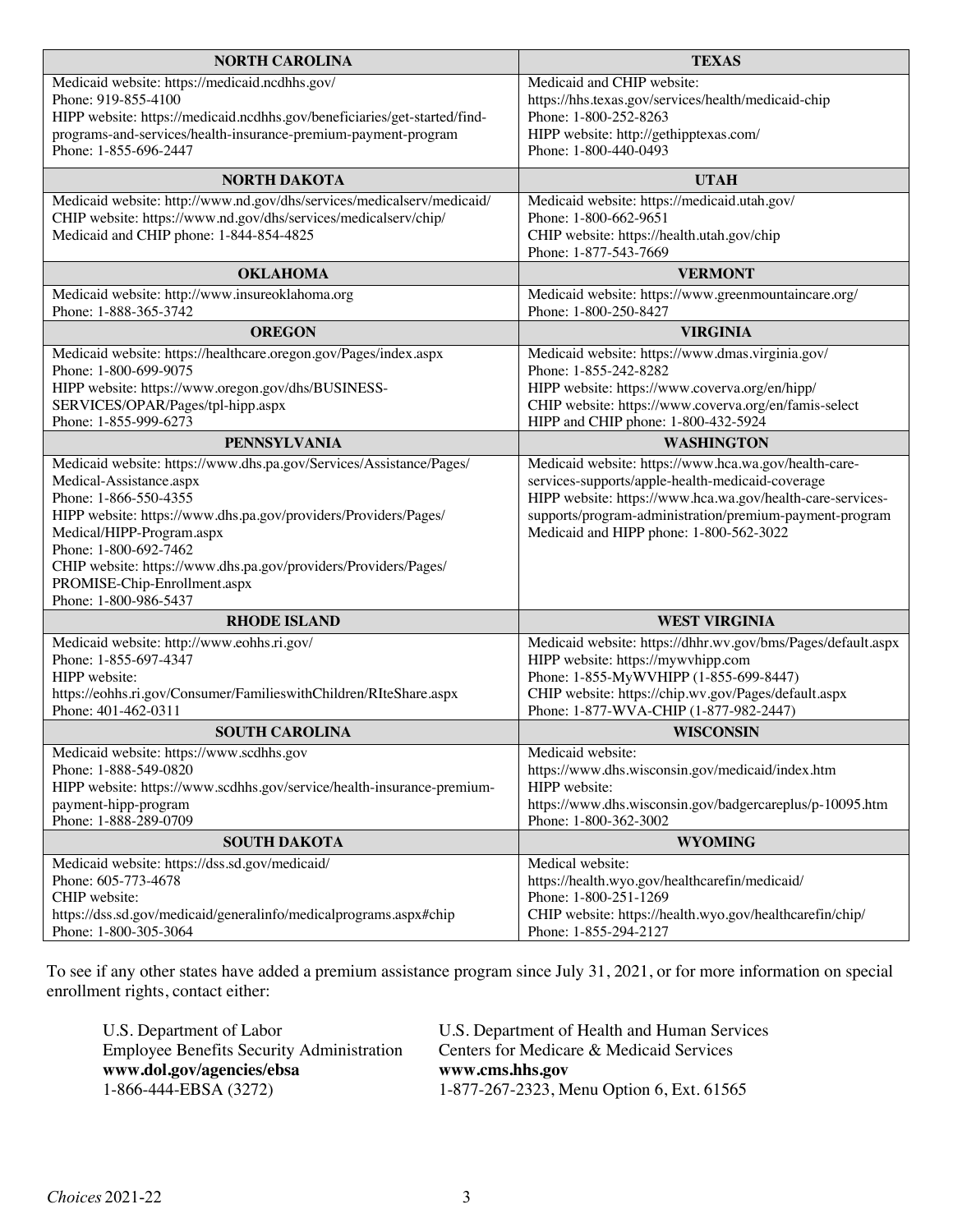# **Medicare Part D Important Notice About Your Prescription Drug Coverage and Medicare**

Please read this notice carefully and keep it where you can find it. This notice provides information about your current prescription drug coverage under the County of Los Angeles (County) *Choices* Plan, the prescription drug coverage that will be provided under *Choices* as of January 1, 2022, and prescription drug coverage available for individuals with Medicare. It also explains the options you have under Medicare prescription drug coverage and can help you decide whether you want to enroll in this coverage. If you are considering enrolling in a Medicare prescription drug plan, you should compare your current coverage, including which drugs are offered and associated costs for those drugs, with the coverage and costs of the plans offering Medicare prescription drug coverage in your area. At the end of this notice is information about where you can get help to make decisions about your prescription drug coverage.

There are two important facts you need to know about your current coverage and Medicare's prescription drug coverage:

- 1. Medicare prescription drug coverage became available in 2006 to everyone with Medicare. You can get this coverage if you join a Medicare Prescription Drug Plan or join a Medicare Advantage Plan (such as an HMO or PPO) that offers prescription drug coverage. All Medicare prescription drug plans provide at least a standard level of coverage set by Medicare. Some plans may also offer more coverage for a higher monthly premium.
- 2. The County has determined that the prescription drug coverage currently offered under the Cigna Network HMO, Cigna Southern California Select Network HMO, and Cigna Network POS; Kaiser Permanente HMO (Kaiser); ALADS/Anthem Blue Cross CaliforniaCare HMO and ALADS/Anthem Blue Cross Prudent Buyer PPO; Fire Fighters Local 1014 Health Plan; CAPE/Blue Shield Lite and CAPE/Blue Shield Classic plans; and the coverage that will be offered under these plans as of January 1, 2022, is on average for all plan participants who participate in any of these health plans expected to pay out as much as the standard Medicare prescription drug coverage will pay, and that such coverage is therefore considered Creditable Coverage. Because all of the health plans available under *Choices* provide Creditable Coverage, you may elect any of these coverage options for the 2022 Plan Year and not pay a higher premium (a penalty) if you decide to enroll in a Medicare prescription drug plan on a later date, provided that you do not experience a 63-day break in coverage (as discussed in more detail below).

## **When Are You Eligible to Enroll in a Medicare Prescription Drug Plan?**

You may enroll in a Medicare prescription drug plan when you first become eligible for Medicare and thereafter during each calendar year from October 15th through December 7th.

If you lose your Creditable Coverage under *Choices* through no fault of your own, you will also be eligible for a two-month Special Enrollment Period to enroll in a Medicare prescription drug plan.

## **What Happens to Your Current Creditable Coverage if You Decide to Enroll in a Medicare Prescription Drug Plan?**

If you participate in Kaiser or any of the Kaiser, Cigna or the ALADS/Anthem Blue Cross plans, you may: (1) keep your existing coverage without enrolling in a Part D plan; (2) keep your existing coverage and enroll in a Part D plan as a supplement to that coverage; or (3) drop your existing coverage and enroll in a Part D plan. If you elect Medicare Part D coverage as a supplement to your Kaiser or Cigna coverage, your current coverage will not be affected. Alternatively, if you elect Medicare Part D coverage through Kaiser and also assign Medicare Parts A and B to Kaiser, you will be placed in the Kaiser Sr. Advantage Plan, which will coordinate with Medicare.

If you participate in the Fire Fighters Local 1014 Health Plan, you may: (1) keep your existing coverage and choose not to enroll in a Part D plan; or (2) drop your existing coverage and enroll in a Part D plan. If you elect Medicare Part D coverage, your coverage under the Fire Fighters Local 1014 Health Plan will end.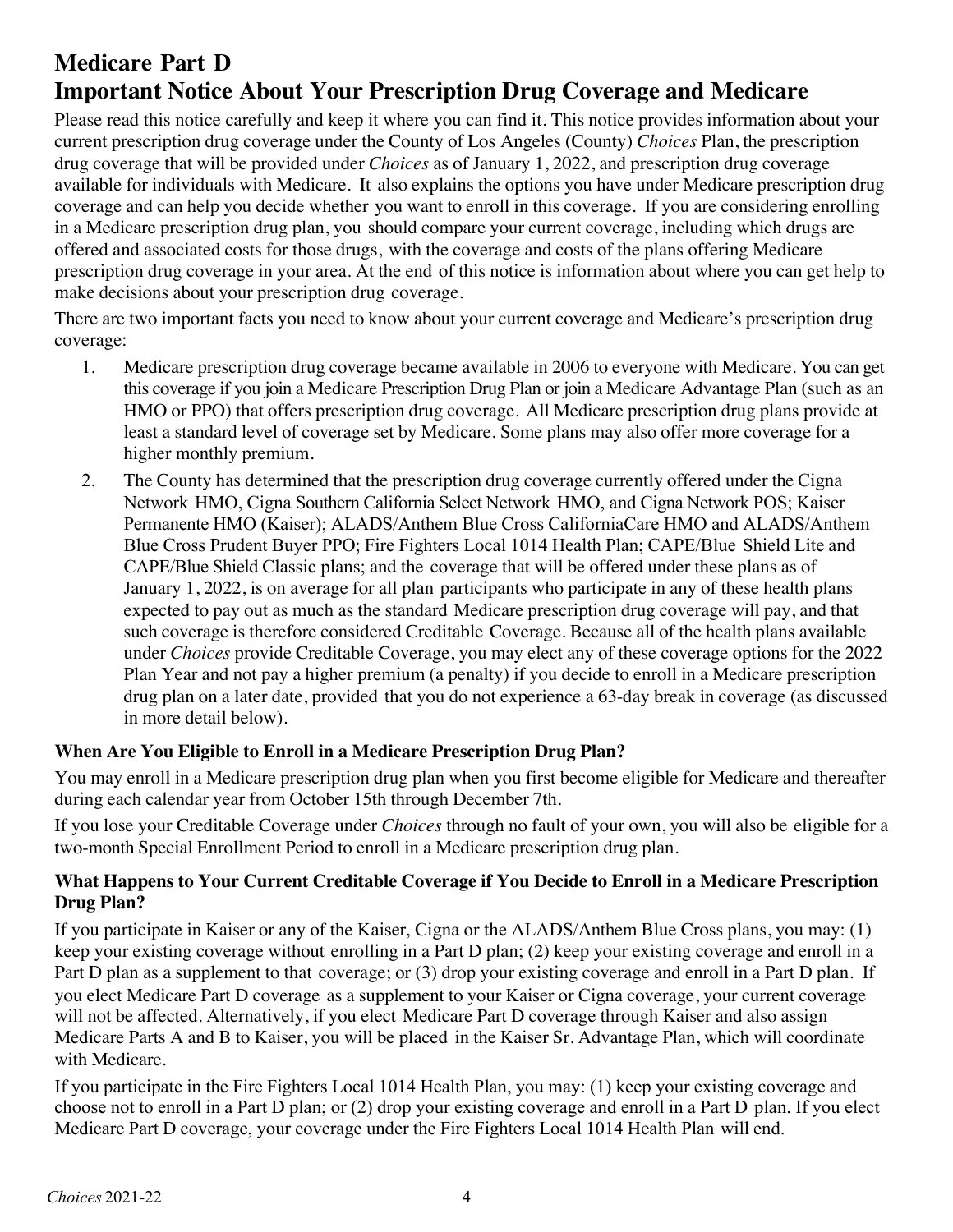If you decide to join a Medicare prescription drug plan and drop your current coverage, you and your dependents would be able to re-enroll in the future during a *Choices* open enrollment period.

Please contact the County of Los Angeles Plan Administrator for more information about what happens to your coverage if you enroll in a Medicare prescription drug plan.

## **When Will You Pay a Higher Premium (a Penalty) to Join a Medicare Prescription Drug Plan?**

It is important to note that if you drop or lose your coverage with the County and, although you are eligible to do so, you do not enroll in a Medicare prescription drug plan within 63 continuous days after your current coverage ends, you may pay a higher premium (a penalty) to enroll in a Medicare prescription drug plan on a later date.

If you go 63 continuous days or longer without Creditable Coverage, when you enroll in Medicare prescription drug coverage, your monthly premium may go up by at least 1% of the Medicare base beneficiary premium per month for every month that you did not have such coverage. For example, if you go 19 months without Creditable Coverage, your premium under Medicare may consistently be at least 19% higher than the Medicare base beneficiary premium. You may have to pay this higher premium (a penalty) for as long as you have Medicare prescription drug coverage. Additionally, you may have to wait until the beginning of the next enrollment period for Medicare prescription drug plans (i.e., October 15th) to enroll in the Medicare coverage.

## **For More Information About This Notice or Your Current Prescription Drug Coverage…**

Please contact the County of Los Angeles Plan Administrator at the address listed below or the Benefits Hotline at the phone number listed below for further information.

**NOTE:** You will receive this notice at other times in the future indicating that you may enroll in Medicare prescription drug coverage. For example, you will receive this notice prior to the next annual enrollment period during which you may enroll in Medicare coverage, and you will also receive a notice if your current prescription drug coverage with the County changes. You may request a copy of this notice by contacting the County of Los Angeles Plan Administrator at the address or phone number listed below.

## **For More Information About Your Options Under Medicare Prescription Drug Coverage…**

More detailed information about Medicare plans that offer prescription drug coverage can be found in the "Medicare & You" handbook. If you are eligible for Medicare, you will get a copy of the handbook in the mail every year from Medicare. You may also be contacted directly by Medicare prescription drug plans. For more information about Medicare prescription drug plans:

- Visit**www.medicare.gov**,
- Call your State Health Insurance Assistance Program (see the inside back cover of your copy of the "Medicare & You" handbook for their telephone number) for personalized help, or
- Call 1-800-MEDICARE (1-800-633-4227). TTY users should call 1-877-486-2048.

For people with limited income and resources, extra help paying for Medicare prescription drug coverage is available. Information about this extra help is available from the Social Security Administration (SSA) online at **www.ssa.gov**, or you may call them at 1-800-772-1213 (TTY 1-800-325-0778).

Remember to keep this notice. If you enroll in a Medicare drug plan, you may be required to provide a copy of this notice when you join to show that you maintained Creditable Coverage and that you are not **required to pay a higher premium amount for coverage (a penalty).**

Date: **September 15, 2021** Entity providing this Notice: **County of Los Angeles** Contact: **Plan Administrator** Address: **510 S. Vermont Avenue, 12th Floor, Los Angeles, CA 90020** Benefits Hotline: **213-388-9982**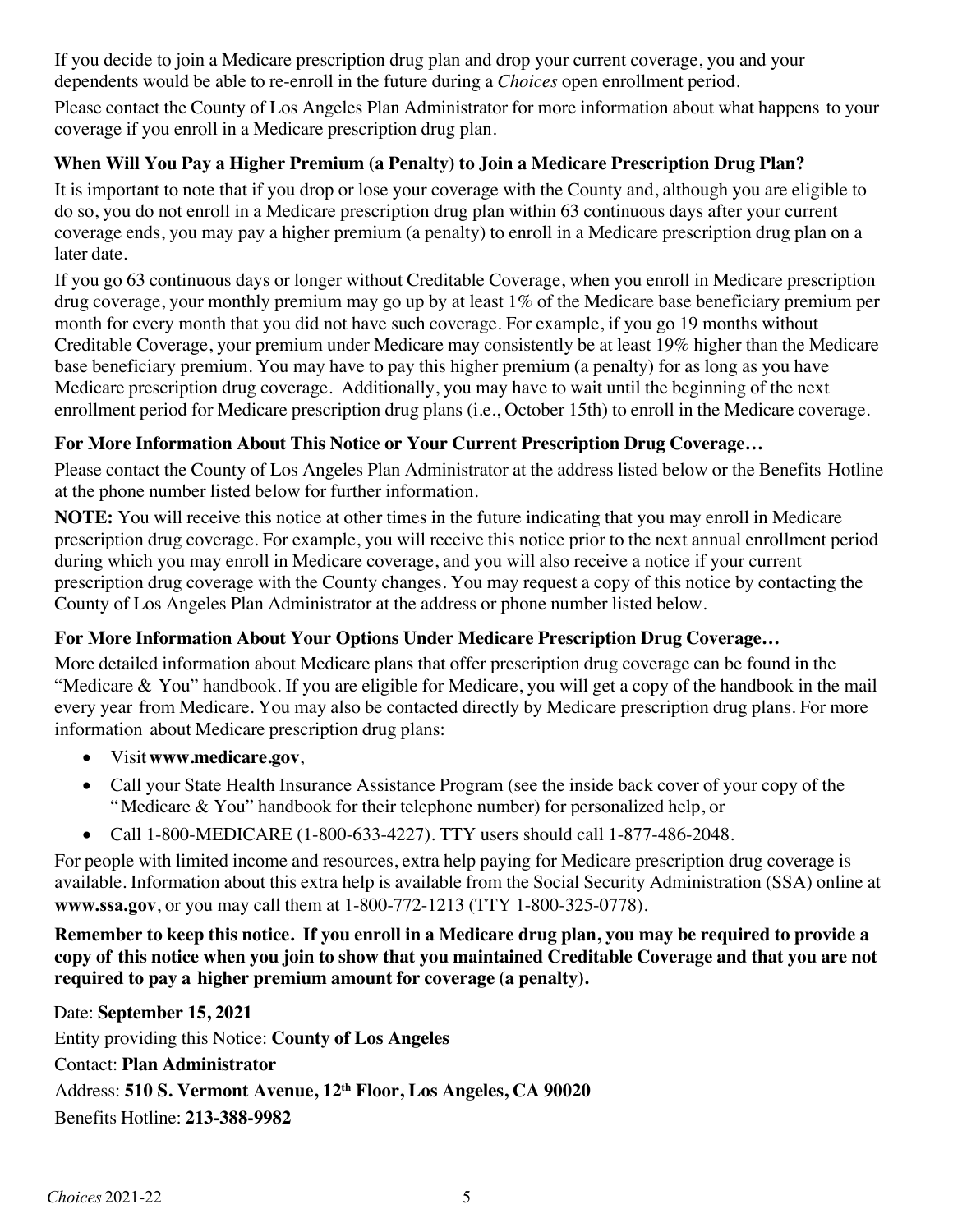## **General Information**

The Patient Protection and Affordable Care Act ("Healthcare Reform") requires the County to distribute this informational notice. When key parts of Healthcare Reform took effect in 2014, the Health Insurance Marketplace was established where individuals could purchase health coverage. Government subsidies are available for certain individuals who purchase coverage through the Marketplace. However, you will not be eligible for such a subsidy if you are enrolled in County-offered health coverage. In addition, even if you are not enrolled in County-offered coverage, you will not be eligible for a subsidy if you are offered County-coverage that is both "minimum value" and "affordable." As explained below, County coverage, if available to you, meets the minimum value standard and is intended to be affordable based on your wages. To assist you as you evaluate options for you and your family, this notice provides some basic information about the Marketplace and employment-based health coverage offered by the County of Los Angeles.

#### **What is the Health Insurance Marketplace?**

The Marketplace is designed to help you find health insurance that meets your needs and fits your budget. The Marketplace offers "one-stop shopping" to find and compare private health insurance options. You may also be eligible for a tax credit that lowers your monthly premium in the Marketplace right away. Open enrollment for health insurance coverage through the Marketplace begins November 1, 2021, and ends December 15, 2021, for coverage starting January 1, 2022. This Marketplace open enrollment is separate from, and unrelated to, the open enrollment process for County-sponsored plans.

#### **Can I Save Money on my Health Insurance Premiums in the Marketplace?**

You may qualify to save money and lower your monthly premium, but **only** if your employer does not offer you coverage or offers coverage that doesn't meet certain standards as described below. The savings on your premium that you're eligible for depends on your household income.

#### **Does Employer Health Coverage Affect Eligibility for Premium Savings Through the Marketplace?**

Yes. If you have an offer of health coverage from your employer that meets certain standards, you will **not** be eligible for a tax credit through the Marketplace and may wish to enroll in your employer's health plan. However, you may be eligible for a tax credit that lowers your monthly premium or a reduction in certain cost-sharing if your employer does not offer coverage to you at all or does not offer coverage that meets certain standards. If the cost of a plan from your employer that would cover you (and not any other members of your family) is not "affordable" — that is, it costs you more than  $9.5\%$ of your household income for the year — or if the coverage your employer provides does not meet the "minimum value" standard set by the Affordable Care Act, you may be eligible for a tax credit. <sup>1</sup> All County-sponsored health plans meet the "minimum value" standard and the cost to you of at least one of those plans is intended to be affordable — that is, it is intended to cost you no more than 9.5% of your income, based on your wages.

Note: If you purchase a health plan through the Marketplace instead of accepting health coverage offered by the County, then you may lose some or all of the County contribution (if any) to the County-offered coverage. Also, this County contribution — as well as your employee contribution to County-offered coverage is excluded from income for Federal and State income tax purposes in most cases.2 Your payments for coverage through the Marketplace are made on an after-tax basis.

#### **How Can I Get More Information?**

For more information about the coverage offered by your employer, please check your Summary Plan Description or contact County of Los Angeles Benefits Hotline at 213-388-9982.

The Marketplace can help you evaluate your coverage options, including your eligibility for coverage through the Marketplace and its cost. Please visit **HealthCare.gov** and **CoveredCA.com** for more information, including an online application for health insurance coverage and contact information for a Health Insurance Marketplace in your area.

<sup>1</sup> An employer-sponsored health plan meets the "minimum value" standard if the plan's share of the total allowed benefit costs covered by the plan is no less than 60 percent of such costs. (Section  $36B(c)(2)(\tilde{C})$ (ii) of the Internal Revenue Code of 1986).

<sup>&</sup>lt;sup>2</sup> One exception is contributions to pay for coverage for domestic partners and their children, which are subject to Federal income tax and may be subject to State income tax.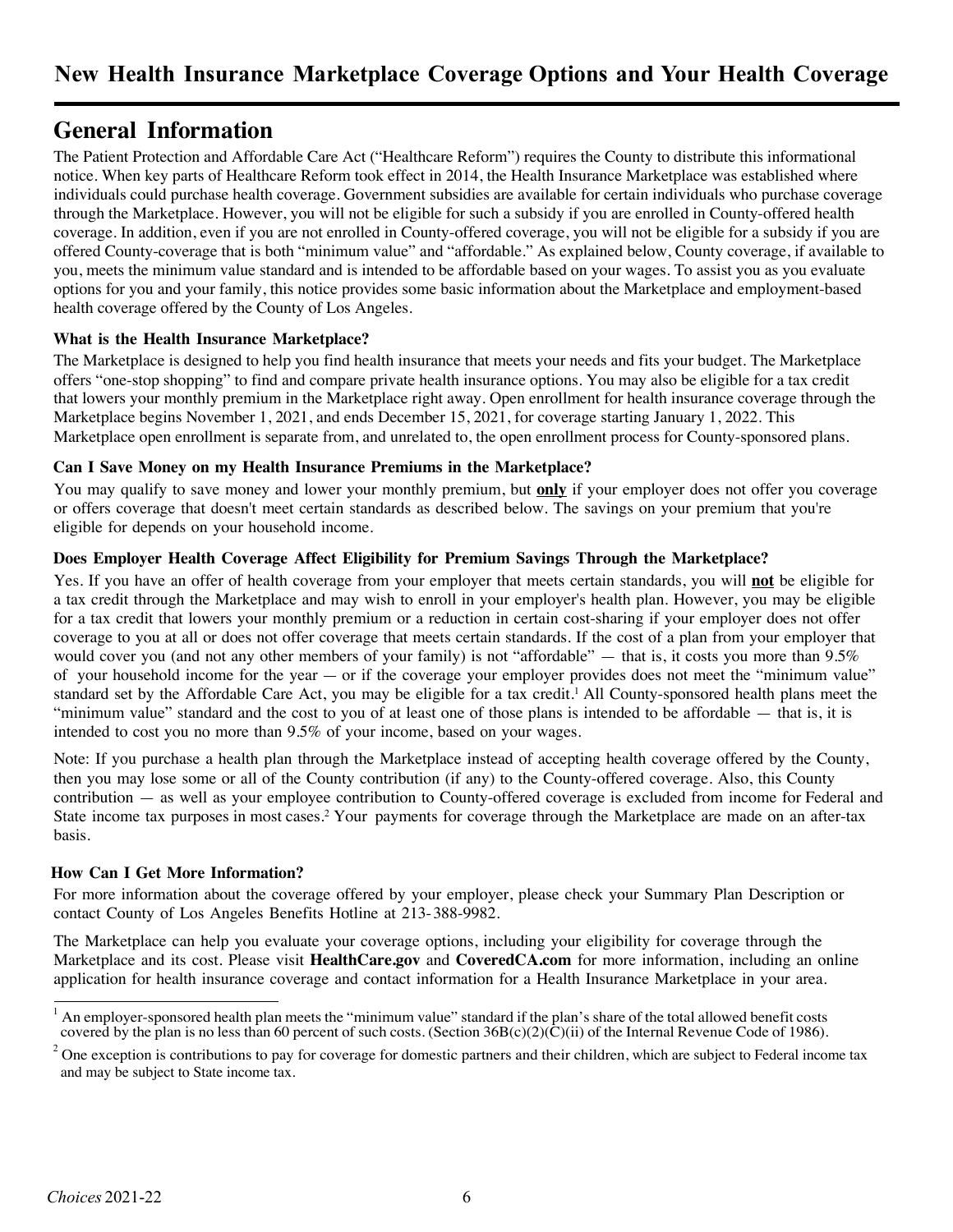# **Information About Health Coverage Offered by Your Employer**

This section contains information about any health coverage offered by your employer. If you decide to complete an application for coverage in the Marketplace, you will be asked to provide this information.

| <b>Employer Name</b>                                                                                                         | <b>Employer Identification Number (EIN)</b>      |                 |  |  |
|------------------------------------------------------------------------------------------------------------------------------|--------------------------------------------------|-----------------|--|--|
| County of Los Angeles                                                                                                        | 95-6000927W                                      |                 |  |  |
| <b>Employer Address</b>                                                                                                      | <b>Employer Phone Number</b>                     |                 |  |  |
| 510 S. Vermont Avenue, 12 <sup>th</sup> Floor                                                                                | 213-388-9982                                     |                 |  |  |
| <b>City</b>                                                                                                                  | <b>State</b>                                     | <b>Zip Code</b> |  |  |
| Los Angeles                                                                                                                  | <b>CA</b>                                        | 90020           |  |  |
| Who can we contact about employee health coverage at this job?<br>Department of Human Resources - Employee Benefits Division |                                                  |                 |  |  |
| <b>Phone number (if different from above)</b>                                                                                | <b>Email address</b><br>ebenefit@hr.lacounty.gov |                 |  |  |

**Here is some basic information about health coverage offered by this employer:**

 $\Box$  As your employer, we offer a health plan to:

¨**Allemployees.**

### S **Some employees. Eligible employees are:**

All full-time permanent, temporary, and qualifying part-time employees.

## ¨ **With respect to dependents:**

## S**Wedooffer coverage.Eligibledependentsare:**

Spouse, children, domestic partner, and domestic partner's children.

## ¨ **We do not offer coverage.**

#### $\boxtimes$  If checked, this coverage meets the "minimum value" standard, and the cost of this coverage to you **is intended to be affordable, based on employee wages.**

Even if your employer intends your coverage to be affordable, you may still be eligible for a premium *discount through the Marketplace. The Marketplace will use your household income, along with other factors,* to determine whether you may be eligible for a premium discount. If, for example, your wages vary from week to week (perhaps you are an hourly employee or you work on a commission basis), if you are newly *employed mid-year, or if you have other income losses, you may still qualify for a premium discount.*

If you decide to shop for coverage in the Marketplace, **HealthCare.gov** will guide you through the process. Covered California is California's health insurance exchange. Visit **CoveredCA.com** for more information.

## **Women's Health and Cancer Rights Act of 1998 Notice**

As required by the Women's Health and Cancer Rights Act of 1998 (WHCRA), each medical plan provides coverage for the following breast reconstruction procedures in connection with mastectomies:

- All stages of reconstruction of the breast on which the mastectomy was performed;
- Surgery and reconstruction of the other breast to produce a symmetrical appearance; and
- Prostheses and treatment of physical complications at all stages of the mastectomy, including lymphedemas.

Coverage is provided in a manner determined in consultation with the attending physician and the patient. The deductible and the copayment requirements that apply to other covered services also apply to these post-mastectomy reconstructive and treatment services. Therefore, deductibles and coinsurance apply. If you would like more information on WHCRA benefits, call your medical plan.